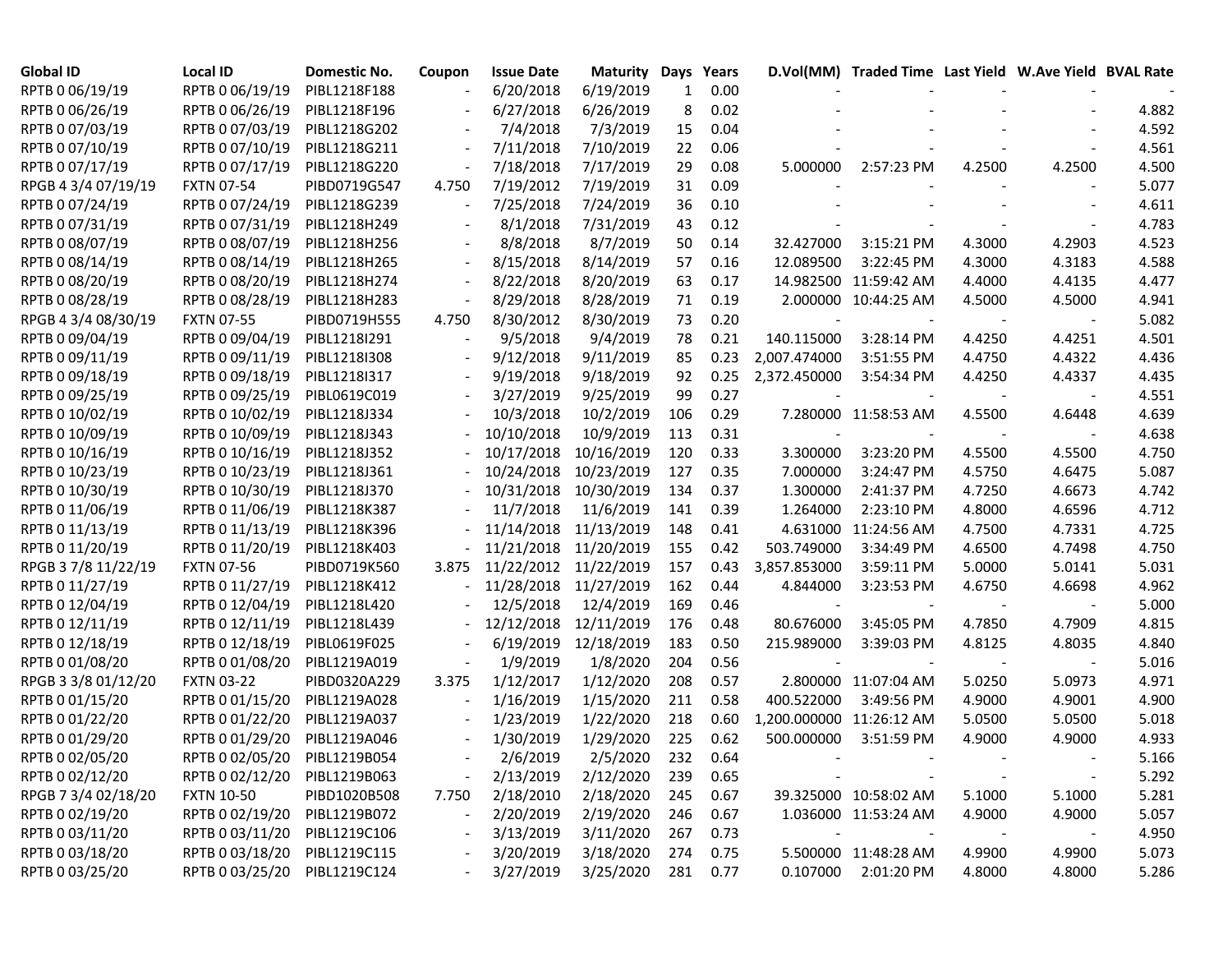| <b>Global ID</b>     | Local ID          | Domestic No. | Coupon | <b>Issue Date</b> | <b>Maturity</b>                   | Days | Years |                              | D.Vol(MM) Traded Time Last Yield W.Ave Yield BVAL Rate |        |                          |       |
|----------------------|-------------------|--------------|--------|-------------------|-----------------------------------|------|-------|------------------------------|--------------------------------------------------------|--------|--------------------------|-------|
| RPTB 0 04/01/20      | RPTB 0 04/01/20   | PIBL1219D132 |        | 4/3/2019          | 4/1/2020                          | 288  | 0.79  |                              |                                                        |        |                          | 4.985 |
| RPTB 0 04/08/20      | RPTB 0 04/08/20   | PIBL1219D141 |        | 4/10/2019         | 4/8/2020                          | 295  | 0.81  | 2.200000                     | 2:18:35 PM                                             | 4.9000 | 4.9000                   | 5.237 |
| RPGB 4 1/4 04/11/20  | RTB 03-08         | PIID0320D087 | 4.250  | 4/11/2017         | 4/11/2020                         | 298  | 0.82  | 1,132.813000                 | 3:35:18 PM                                             | 5.0050 | 5.0258                   | 5.027 |
| RPTB 0 04/29/20      | RPTB 0 04/29/20   | PIBL1219D178 |        | 4/30/2019         | 4/29/2020                         | 316  | 0.87  |                              |                                                        |        |                          | 5.294 |
| RPTB 0 05/06/20      | RPTB 0 05/06/20   | PIBL1219E186 |        | 5/8/2019          | 5/6/2020                          | 323  | 0.88  |                              |                                                        |        |                          | 4.949 |
| RPTB 0 05/13/20      | RPTB 0 05/13/20   | PIBL1219E195 |        | 5/15/2019         | 5/13/2020                         | 330  | 0.90  |                              |                                                        |        |                          | 5.286 |
| RPTB 0 05/20/20      | RPTB 0 05/20/20   | PIBL1219E202 |        | 5/22/2019         | 5/20/2020                         | 337  | 0.92  |                              | 0.020000 11:30:01 AM                                   | 4.9500 | 4.9500                   | 5.140 |
| RPTB 0 05/27/20      | RPTB 0 05/27/20   | PIBL1219E211 |        | 5/29/2019         | 5/27/2020                         | 344  | 0.94  | 0.519000                     | 2:53:45 PM                                             | 4.9500 | 4.9500                   | 4.969 |
| RPTB 0 06/03/20      | RPTB 0 06/03/20   | PIBL1219F229 |        | 6/4/2019          | 6/3/2020                          | 351  | 0.96  | 0.630000                     | 3:19:40 PM                                             | 4.9000 | 4.9413                   | 5.102 |
| RPTB 0 06/10/20      | RPTB 0 06/10/20   | PIBL1219F238 |        | 6/11/2019         | 6/10/2020                         | 358  | 0.98  | 17.493000                    | 3:35:16 PM                                             | 4.9750 | 4.9694                   | 4.986 |
| RPTB 0 06/17/20      | RPTB 0 06/17/20   | PIBL1219F247 |        | 6/19/2019         | 6/17/2020                         | 365  | 1.00  | 1,029.600000                 | 3:17:15 PM                                             | 5.0000 | 5.0201                   | 5.241 |
| RPGB 7 1/4 08/19/20  | RTB 10-01         | PIID1020H015 | 7.250  | 8/19/2010         | 8/19/2020                         | 428  | 1.17  |                              |                                                        |        |                          | 5.230 |
| RPGB 3 3/8 08/20/20  | <b>FXTN 05-73</b> | PIBD0520H735 | 3.375  | 8/20/2015         | 8/20/2020                         | 429  | 1.18  | 957.000000                   | 3:45:14 PM                                             | 5.1000 | 5.0998                   | 5.109 |
| RPGB 6 1/8 09/16/20  | <b>FXTN 10-51</b> | PIBD1020I510 | 6.125  | 9/16/2010         | 9/16/2020                         | 456  | 1.25  | 2.000000                     | 10:58:57 AM                                            | 5.1000 | 5.1000                   | 5.144 |
| RPGB 5 7/8 12/16/20  | <b>FXTN 10-52</b> | PIBD1020L525 | 5.875  | 12/16/2010        | 12/16/2020                        | 547  | 1.50  |                              | 4.270000 10:59:34 AM                                   | 5.1000 | 5.1000                   | 5.023 |
| RPGB 4 1/4 01/25/21  | <b>FXTN 03-23</b> | PIBD0321A236 | 4.250  | 1/25/2018         | 1/25/2021                         | 587  | 1.61  | 268.550000                   | 2:01:39 PM                                             | 5.0800 | 5.0800                   | 5.053 |
| RPGB 7 3/8 03/03/21  | RTB 10-02         | PIID1021C027 | 7.375  | 3/3/2011          | 3/3/2021                          | 624  | 1.71  | 37.333000                    | 2:25:37 PM                                             | 5.2000 | 5.1239                   | 5.041 |
| RPGB 3 1/2 03/20/21  | <b>FXTN 07-57</b> | PIBD0721C574 | 3.500  | 3/20/2014         | 3/20/2021                         | 641  | 1.76  | 316.190000                   | 3:59:47 PM                                             | 5.0000 | 5.0254                   | 5.028 |
| RPGB 6 1/2 04/28/21  | <b>FXTN 10-53</b> | PIBD1021D531 | 6.500  | 4/28/2011         | 4/28/2021                         | 680  | 1.86  |                              |                                                        |        |                          | 5.168 |
| RPGB 4 7/8 06/13/21  | RTB 03-09         | PIID0321F092 | 4.875  | 6/13/2018         | 6/13/2021                         | 726  | 1.99  | 815.450000                   | 3:27:59 PM                                             | 4.9200 | 4.9381                   | 4.880 |
| RPGB 5 3/4 10/20/21  | RTB 10-03         | PIID1021J039 | 5.750  | 10/20/2011        | 10/20/2021                        | 855  | 2.34  |                              |                                                        |        |                          | 5.242 |
| RPGB 5 3/4 11/24/21  | <b>FXTN 10-55</b> | PIBD1021K551 | 5.750  | 11/24/2011        | 11/24/2021                        | 890  | 2.44  |                              |                                                        |        |                          | 5.041 |
| RPGB 63/8 01/19/22   | <b>FXTN 10-54</b> | PIBD1022G545 | 6.375  | 7/19/2011         | 1/19/2022                         | 946  | 2.59  |                              | 31.748195 11:00:22 AM                                  | 5.1000 | 5.1000                   | 5.087 |
| RPGB 4 01/26/22      | <b>FXTN 05-74</b> | PIBD0522A747 | 4.000  | 1/26/2017         | 1/26/2022                         | 953  | 2.61  |                              |                                                        |        |                          | 5.156 |
| RPGB 15 03/14/22     | <b>FXTN 20-02</b> | PIBD2022C021 | 15.000 | 3/14/2002         | 3/14/2022                         | 1000 | 2.74  |                              |                                                        |        |                          | 4.998 |
| RPGB 4 7/8 08/02/22  | <b>FXTN 10-56</b> | PIBD1022H562 | 4.875  | 8/2/2012          | 8/2/2022 1141                     |      | 3.12  |                              |                                                        |        |                          | 5.279 |
| RPGB 4 3/4 09/13/22  | <b>FXTN 10-57</b> | PIBD1022I570 | 4.750  | 9/13/2012         | 9/13/2022 1183                    |      | 3.24  |                              |                                                        |        |                          | 5.211 |
| RPGB 12 3/4 10/17/22 | <b>FXTN 20-03</b> | PIBD2022J033 | 12.750 | 10/17/2002        | 10/17/2022 1217                   |      | 3.33  |                              |                                                        |        |                          | 5.140 |
| RPGB 4 5/8 12/04/22  | RTB 05-11         | PIID0522L114 | 4.625  | 12/4/2017         | 12/4/2022 1265                    |      | 3.46  | 1,256.150000                 | 3:37:03 PM                                             | 5.0700 | 5.0595                   | 5.017 |
| RPGB 4 12/06/22      | <b>FXTN 10-58</b> | PIBD1022L585 | 4.000  | 12/6/2012         | 12/6/2022 1267                    |      | 3.47  | 3.350000                     | 2:59:09 PM                                             | 5.1650 | 5.1690                   | 5.205 |
| RPGB 13 02/20/23     | <b>FXTN 20-04</b> | PIBD2023B048 | 13.000 | 2/20/2003         | 2/20/2023 1343                    |      | 3.68  |                              |                                                        |        |                          | 5.257 |
| RPGB 5 1/2 03/08/23  | <b>FXTN 05-75</b> | PIBD0523C752 | 5.500  | 3/8/2018          | 3/8/2023 1359                     |      | 3.72  | 678.330000                   | 3:37:12 PM                                             | 5.0000 | 5.0501                   | 5.036 |
| RPGB 3 1/2 04/21/23  | <b>FXTN 07-58</b> | PIBD0723D588 | 3.500  | 4/21/2016         | 4/21/2023 1403                    |      | 3.84  |                              |                                                        |        |                          | 5.058 |
| RPGB 11 7/8 05/29/23 | <b>FXTN 20-05</b> | PIBD2023E054 | 11.875 | 5/29/2003         | 5/29/2023 1441                    |      | 3.95  |                              |                                                        |        |                          | 5.264 |
| RPGB 3 1/4 08/15/23  | RTB 10-04         | PIID1023H046 | 3.250  | 8/15/2013         | 8/15/2023 1519                    |      | 4.16  | 6.870000                     | 3:24:49 PM                                             | 5.1950 | 5.2056                   | 5.242 |
| RPGB 11 3/8 10/23/23 | <b>FXTN 20-06</b> | PIBD2023J068 | 11.375 |                   | 10/23/2003 10/23/2023 1588        |      | 4.35  |                              |                                                        |        |                          | 5.155 |
| RPGB 6 1/4 03/12/24  | RTB 05-12         | PIID0524C129 | 6.250  | 3/12/2019         | 3/12/2024 1729                    |      |       | 4.73 6,147.317000 3:59:34 PM |                                                        | 5.0900 | 5.1147                   | 5.090 |
| RPGB 4 1/2 04/20/24  | <b>FXTN 07-59</b> | PIBD0724D595 | 4.500  | 4/20/2017         | 4/20/2024 1768                    |      | 4.84  |                              | 20.000000 11:16:37 AM                                  | 5.1750 | 5.1750                   | 5.134 |
| RPGB 12 3/8 06/03/24 | <b>FXTN 20-07</b> | PIBD2024F075 | 12.375 | 6/3/2004          | 6/3/2024 1812                     |      | 4.96  |                              |                                                        |        | $\overline{\phantom{a}}$ | 5.096 |
| RPGB 12 7/8 08/05/24 | <b>FXTN 20-08</b> | PIBD2024H086 | 12.875 | 8/5/2004          | 8/5/2024 1875                     |      | 5.13  |                              |                                                        |        | $\overline{\phantom{a}}$ | 5.175 |
| RPGB 4 1/8 08/20/24  | <b>FXTN 10-59</b> | PIBD1024H595 | 4.125  | 8/20/2014         | 8/20/2024 1890                    |      | 5.18  |                              |                                                        |        |                          | 5.280 |
| RPGB 13 3/4 11/11/24 | <b>FXTN 20-09</b> | PIBD2024K091 |        |                   | 13.750 11/11/2004 11/11/2024 1973 |      | 5.40  |                              |                                                        |        |                          | 5.176 |